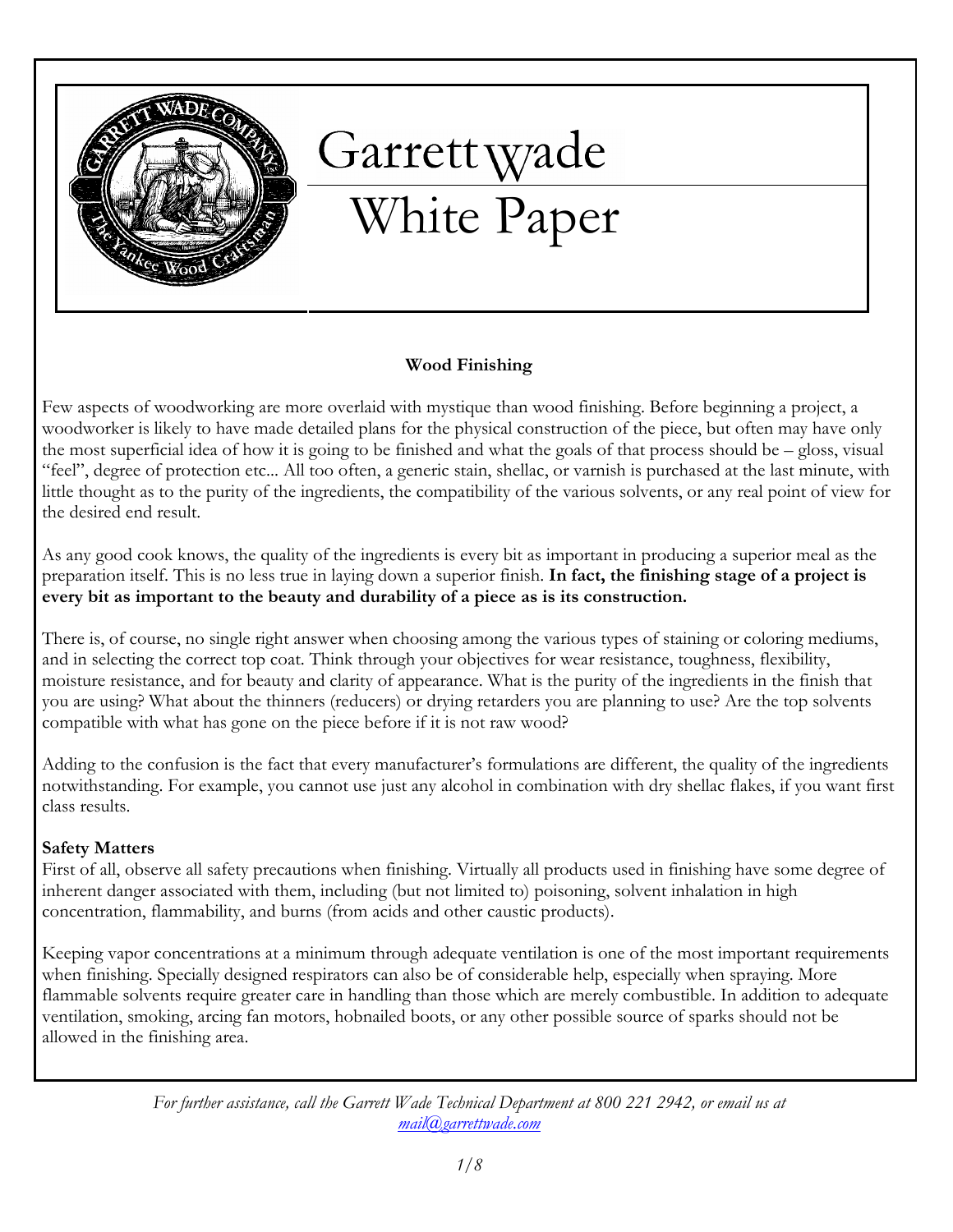Furthermore, rags and other materials used in applying finishes which dry by oxidation (oils, for example) are subject to spontaneous combustion. The process of oxidation generally produces heat. In a confined space, this can be sufficient to ignite rags as they are drying. Be sure to wash them after use, or hang them out so that the oxidation process does not result in heat buildup. In addition, some solvents can cause skin irritations, severe nausea (or worse) if ingested, and blindness if splashed in the eyes. Wear proper gloves, a suitable apron, and eye protection when working with such products.

# Follow the Golden Rule—Experiment & Keep Records

Unless you are very familiar with the stains and coloring agents you will be using (as they apply to the wood you will be putting them on), and with the effect the top coat finish will have on the stain color and the wood, it's a good idea to experiment first on a piece of scrap wood, preferably by finishing the scrap piece completely.

Get some wood tones of one type of stain (plus a few brighter colors), and test on some scrap. A color that looks atrocious on a light colored wood can look spectacular on a darker wood. Write down what you did. Whenever you want to get the same effect, return to your notes, and look at the relevant test pieces. Test-finish topcoats in the same way, on both raw and stained wood. When the finish has cured, try polishing it by rubbing it down to a dull finish.

# Understanding Finishing Basics

Other than changing color, the main purpose of any finish is to create a protective barrier between the wood and the environment. A good one will keep out dirt and grime, slow natural shrinking and swelling of the wood, and prevent decay. The type of protection a piece of furniture needs depends on the wear and tear it will be subjected to and its environment (will it be near a window and in sunlight, for example).

The other principle for finishing wood is to enhance its beauty—to bring out the depth and richness of the grain and color, and to highlight details. The character of the finish you choose will have just as much effect on the final appearance as the wood you chose.

# **Gloss**

Gloss is really not a question of what you use, but how you use it. Almost any finish, properly applied in a sufficient number of coats and then polished, can produce a mirror gloss. It can then be dulled to a satin or even a flat coating by rubbing it down with abrasives or steel wool. The degree of gloss that you want to achieve is strictly a matter of aesthetic taste.

# Texture

The texture of the wood surface is as much a part of how your furniture looks as its color or sheen. Varnish will tend to level itself, filling the tiny pores and irregularities in the wood to create a smooth, flat surface with just a few coats. Thinner finishes, like shellacs and oils, tend to more faithfully transmit wood texture to the eye and touch. An oil finish will generally create a "warm" type of look.

Texture is not only determined by the final film, however. Fillers (such as Behlen's Pore-O-Pac) can also be used to fill the pores, allowing you to achieve a much flatter, smoother surface. This generally gives a higher gloss (and a more formal look) to furniture.

# Application

Always work with the best materials that you can afford, using good brushes, clean rags and a well thought-out plan. Coverage for all finishes ranges from about 125 sq. ft. to 200 sq. ft. per quart, depending on how thickly each coat is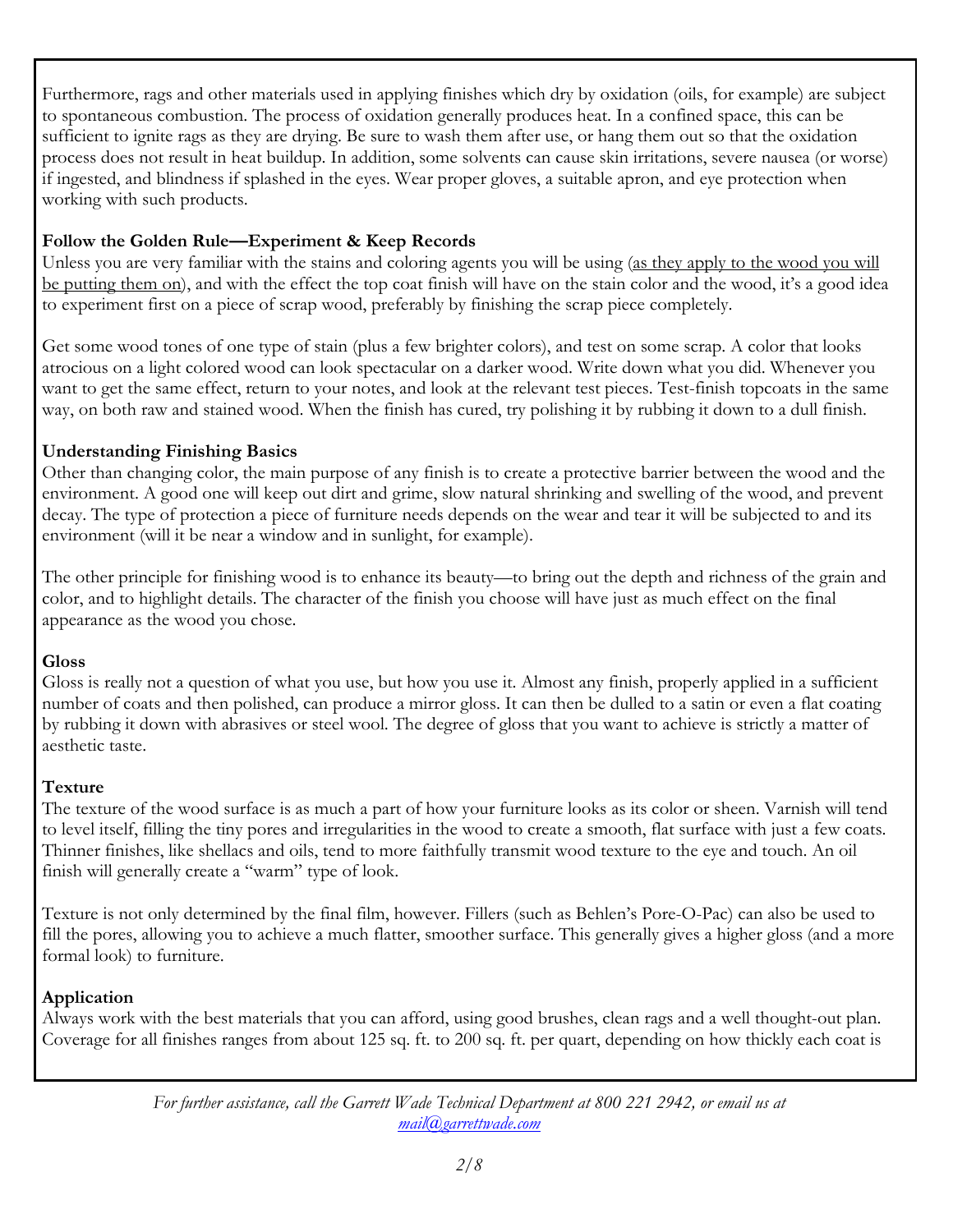being applied, and what the coat is applied to. On raw wood the first coat will soak up a lot of finish, but succeeding coats will go a lot further.

Here are some general rules of thumb that will help:

- 1. Prepare your wood carefully. Do a final hand sanding (with the grain) using fine abrasive paper. But don't sand with a finer grade than is really needed to do the job. Dust well afterwards with a "tack cloth".
- 2. Use good brushes and equipment, and keep them scrupulously clean. A cheap brush that continually sheds bristles, or a spray gun that spits and sputters, will waste time and materials and add needless frustration to your job.
- 3. It's usually wise to make the first coat of any finish a highly thinned sealer coat, which will penetrate well, provide a good base for other coats, and allow you to easily sand off any fuzz.
- 4. For lacquers, use a sanding sealer or a thinned-out mixture of the final top coat. Very thin shellac can be used (except on exterior surfaces) under any top coat except lacquer, polyurethane, or water-borne finishes.
- 5. Multiple thin coats are always better than a few heavy ones, especially with varnishes. Drying is faster and more uniform, coverage is more complete, and final appearance is much better.
- 6. A thick layer of finish will skin over, and dry from the outside in. Trapped solvents are released at a progressively slower rate as they have to travel through the thickening outer layer of finish.
- 7. Remember that wood is a natural product, and its grain and pores are not uniform. You may see a spot that looks dry—even though you know you coated it. That dry spot has finish on it, but is absorbing it faster than the rest of the piece. Let the finish dry completely before re-coating it. After a few coats the problem will disappear.

# Drying: A Critical Part of Finishing

It may look dry, it may feel dry, but it may not be dry. Drying is a curing process, and dry-to-touch has nothing to do with a finish actually being cured. Many finishes dry from the outside in. If you apply another coat before the previous coat dries, you may end up with a finish that will never dry properly.

"Pushing" drying time is the leading cause of finishing problems. Please take the time to read and understand this section thoroughly—its importance cannot be overstated. Using a piece of furniture before it is truly dry can damage the finish and ruin your work.

For a finish to dry, the solvents must first evaporate. The time this takes depends upon three things: thickness of the finish (thinner finishes allow solvents to evaporate more quickly); type of solvent used (lacquer thinner and alcohol evaporate very fast, water more slowly, and mineral spirits slower still); and humidity.

The second thing that takes place in some finishes (oils for example) is a chemical reaction called oxidation. The rate of oxidation is determined by thickness of the finish, type of finish, and humidity. All varnishes contain some oils.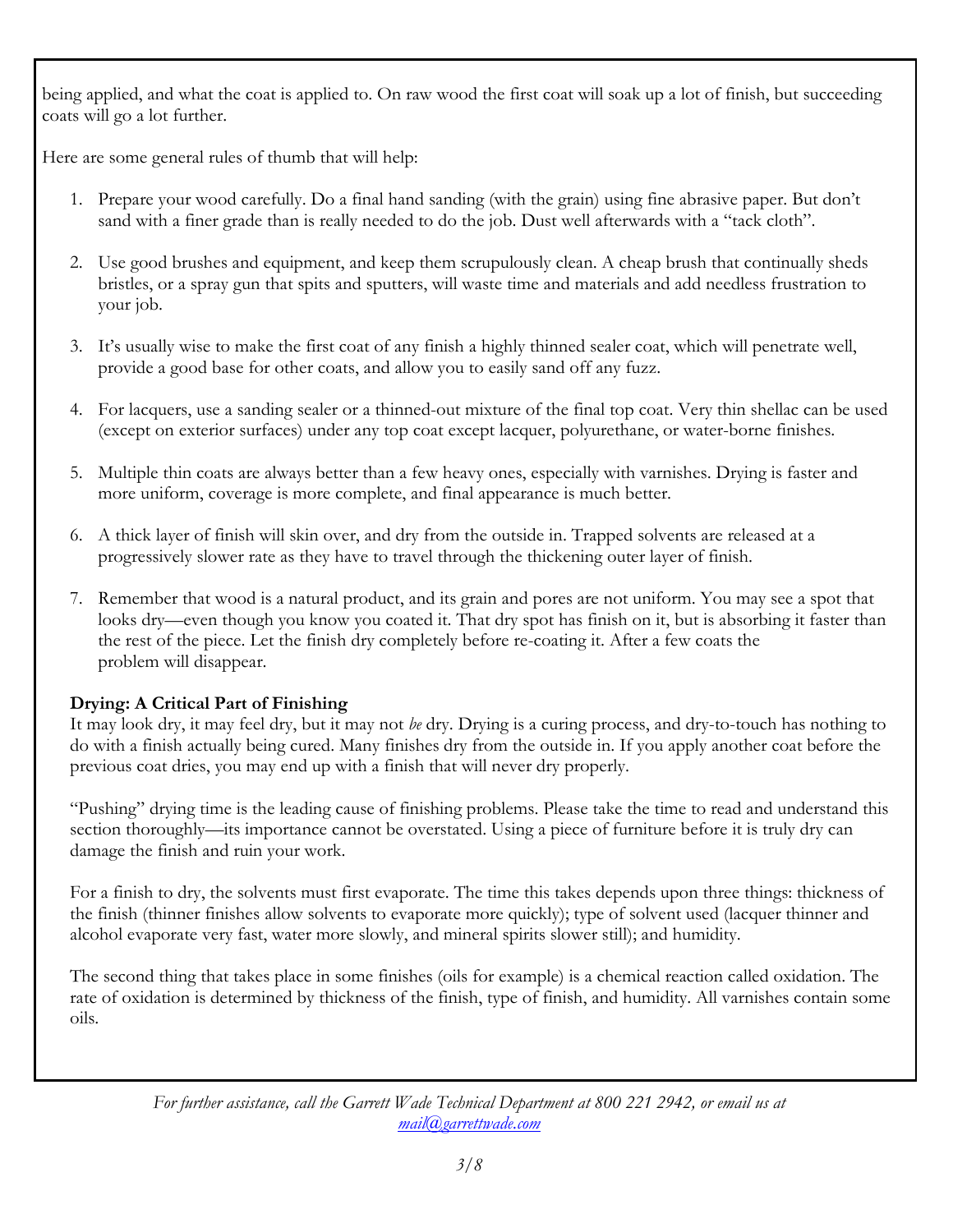It's a good idea to perform each finishing step on a small scrap piece as you proceed. In this way, you can test the scrap piece to see if it is dry, without risking damage to the real work. Lightly sand a small area of your test piece; most hard finishes, when dry, will give off a white powder when sanded. If the finish is gummy (if it rolls up or slides under the sandpaper), it isn't dry yet.

#### Temperature, Humidity & Drying Time

All drying processes are affected by temperature and humidity. The ideal temperature is 68 to 72 degrees, with 35 to 40% relative humidity. If your shop's temperature falls below 60 degrees, consider postponing your finishing for another day. Higher temperatures do not generally cause problems unless they rise well over 90 degrees.

Lower humidity rarely causes problems. Above 40%, however, drying times will be greatly increased for varnishes. Blushing (a milky-white discoloration) can occur in shellacs and lacquers under high humidity conditions. For lacquers, adding a retarder to slow drying time can help eliminate blushing. Varnishes will simply require more time to dry. If humidity is over 50%, wait for a drier day, if possible.

#### Wood Fillers & Finish Repair

Wood filler putties are available for filling damaged areas, and are used where appearance is less important. They can be colored to match the surrounding surface, but are not an exact match for wood, since they lack grain and cell structure.

Another kind of filling is more directly related to actual finishing. Many woods (Rosewood, Butternut, Oak, Ash, Walnut, and Mahogany, e.g.) have large, open pores when cut. To get the smoothest, flattest finish possible, these pores should be filled (usually after staining) with a silex grain filler – either solvent based or water based. Silex is a finely ground quartz stone that packs into the wood pores. The best grain fillers are silex-based, like Behlen's Pore-O-Pac.

First, stain or dye the wood to the desired color. This is important, as the filler tends to seal the wood surface, making it difficult to stain later. Remove all traces of filler on the wood surface, leaving filler only in the pores. If you thin with mineral spirits, wait 48 hours before sanding, and another 24 hours after sanding, before you apply the top coat. When using naphtha, let it sit overnight before sanding lightly with fine sandpaper.

#### Staining & Coloring

Most projects call for at least some wood coloring to bring out the wood's grain, increase color (or to make it more uniform), and to generally improve the aesthetic appearance of a piece.

By intermixing your stains (lighter or darker; thinner or thicker), mixing colors, and by skillful application and wiping, you can control your results. You will have much more control if you stain a number of times with a weaker solution, rather than just once with a stronger one.

Many stains available don't literally stain the wood, but instead color it, by depositing a fine layer of opaque pigment on the surface. These are made of finely ground powders suspended in a carrier. Because these pigments cannot penetrate the wood cells, they actually behave like a very, very thin paint.

They are easy to use, and usually leave a uniform color, regardless of the wood or grain changes. They can be used to great advantage when coloring a lower grade material, but are less desirable when working with figured woods where the grain pattern is interesting.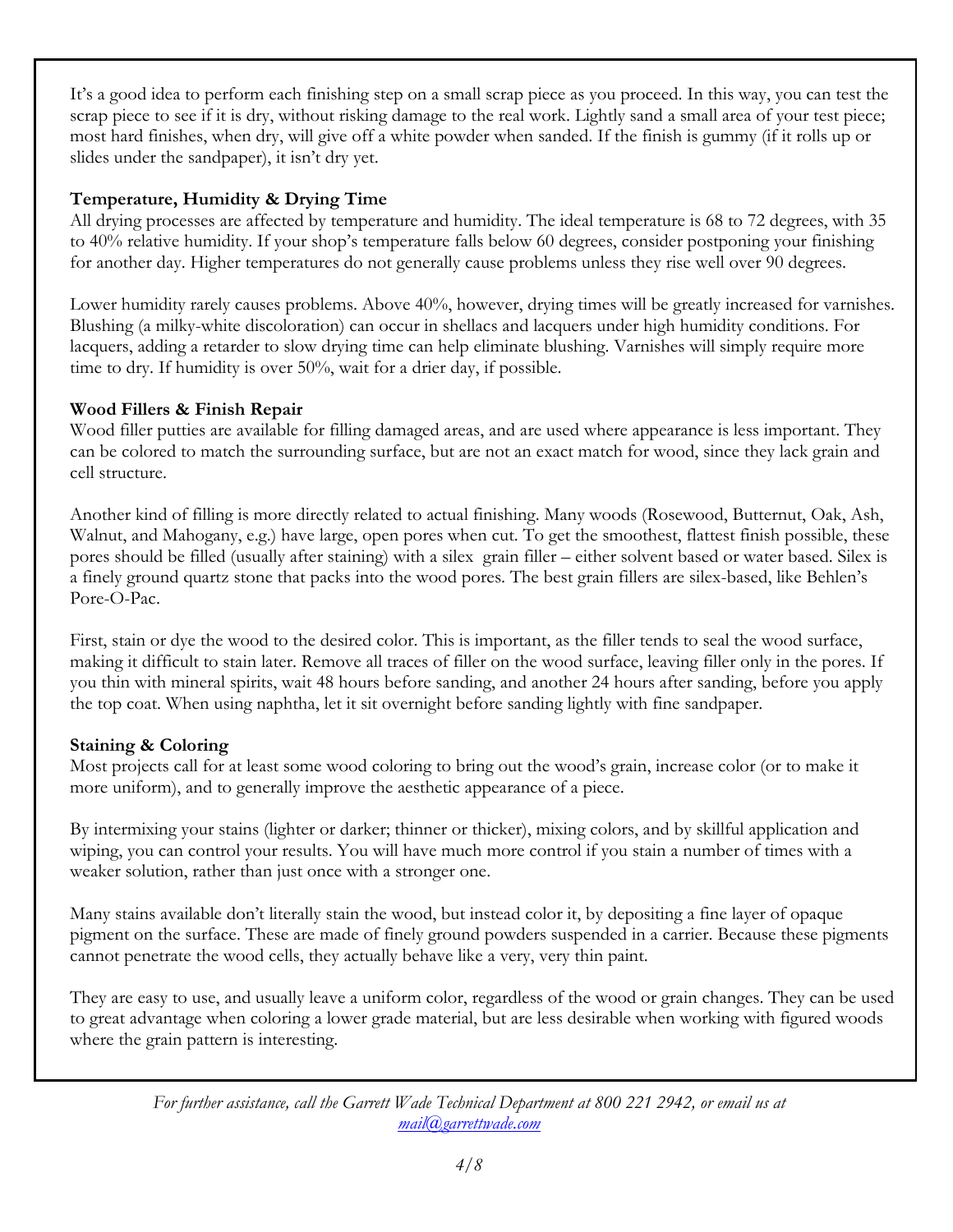Another type of wood stain is made from dyes, and actually penetrates and colors the wood's cells themselves. Because they are dissolved in their carrier rather than suspended in it, these dyes act as transparent coloring agents, and allow the depth and detail of the wood grain to be shown to its greatest advantage.

Whatever method you use, it is an excellent practice to keep notes of your results. Place a bit of tape noting the stain type, concentration, etc., on the back of a wood sample, to keep for future reference. Maintaining notes on the type of wood it was applied to is important as well, as results can vary widely from species to species.

#### Traditional, Natural Wood Coloring

The deep, rich color of  $17<sup>th</sup>$  and  $18<sup>th</sup>$  century antique furniture is due partly to the age of the furniture, but also, crucially, to the use of specific natural coloring techniques by the original finishers. Two of the better known examples are Bichromate of Potash and Van Dyke Crystals.

Bichromate of Potash is one of the most important traditional woodworking chemicals, and perhaps the single most important one to have in your finishing repertoire. It comes in packets of powder, and can be mixed in varying strengths with warm water to produce different color intensities. Rather than dying the fibers (as with aniline dyes) or putting pigment particles on the surface (as with all stains), it reacts with the natural tannin in the wood. The resulting depth of color that can be achieved is stunning. Oak (for rich, golden browns) and Mahogany (for rich, "Georgian" reds) are two woods which respond particularly well, but others work very well also, including Walnut, Cherry, and Pine.

Note: Bichromate of Potash is highly toxic. Read the instructions carefully and take all sensible precautions. Use a mask and gloves when handling.

Van Dyke Crystals, which is a brown ("woodie") coloring agent, also comes in a powder packet, and has been a favorite coloring medium of finishers and restorers for centuries. A natural substance, it can be used not only to color, but also to shade or darken certain areas on the wood surface. Just add warm water until it reaches the strength you want.

# Top Coats

What is called the Top Coat is really the final finish, and most can be used over any of coloring agents (top coat materials generally should not, however, be intermixed on the same surface). The use of a sealer coat is often a very important step. The functions of a sealing coat are manifold: from sealing the wood pores to sealing in a stain so it won't bleed through a top coat. Even though none of our stains should bleed through, it doesn't hurt to seal, as a precaution.

As a general rule, thinner top coats (and more of them) will produce a better drying finish—harder, more flexible, with better adhesion between layers—and usually look better, too.

# Color Considerations

Most uncolored top coats will impart some tone to the wood. For example, if you stain a piece of Maple fire engine red with aniline dyes, and then finish it with orange shellac, the result will be red-orange. If you want to keep the color of the natural or stained wood from being changed by the top coat, use a finish which has little color of its own.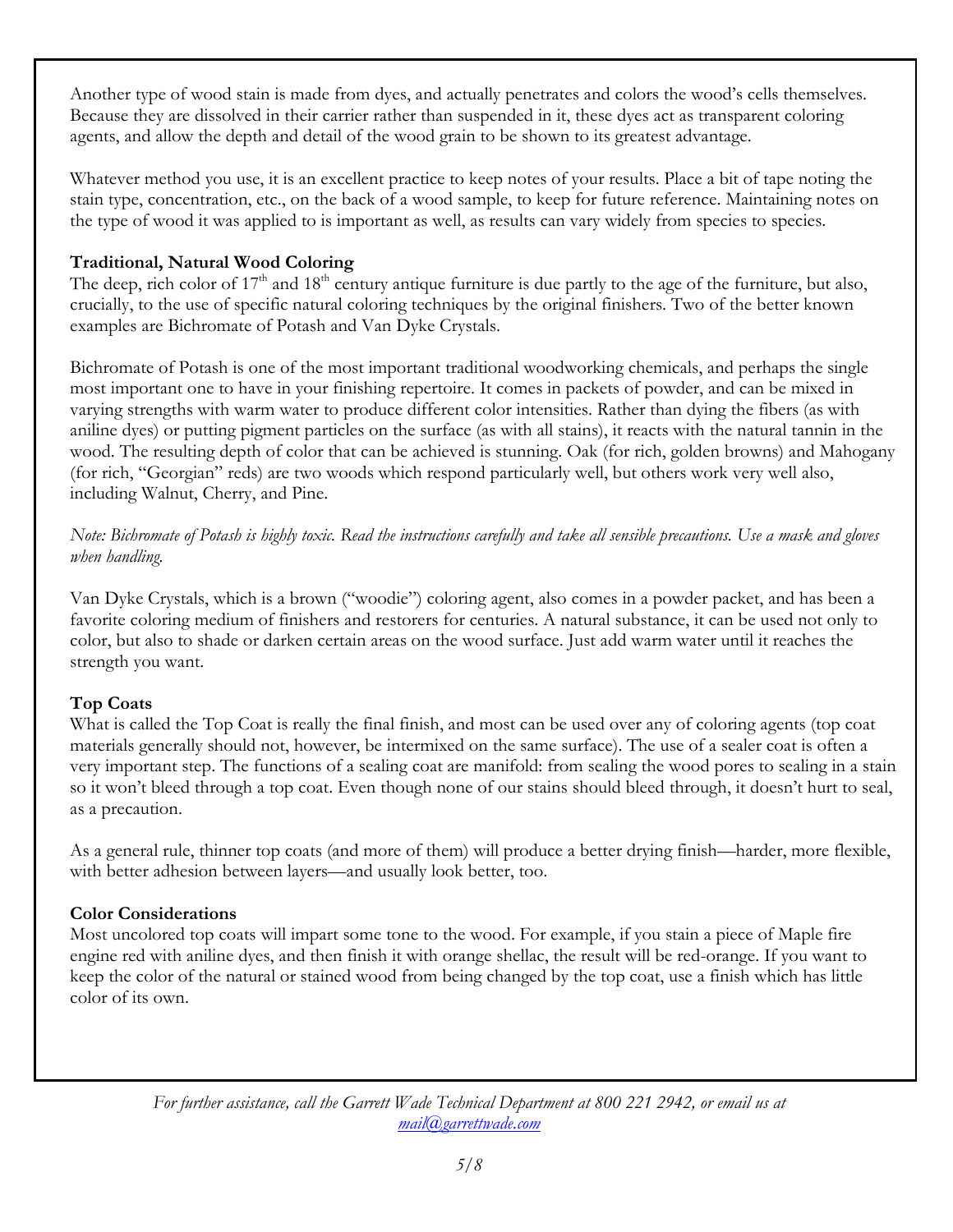Lacquer, bleached shellac and water-white varnishes are nearly as clear as filtered water. Uncolored oil finishes generally are slightly amber. At the other end of the spectrum are many varnishes, polyurethanes and shellacs whose color can range from a yellow tint to a deep orange amber.

Lighter finishes are often favored for contemporary style furniture, while the deeper colors are often used in furniture reproductions to simulate both the finishes used long ago and an aged appearance. Some coloring agents (Sutherland Welles stains, for example) are even formulated specifically to impart an antique look.

### Spraying Finishes

Because of the initial expense involved in spraying, some people decide against it, but it has many advantages. A sprayed finish is smooth, fast, even, and free from lap and brush marks.

Most finishes can be sprayed, but it is best for applying materials that dry primarily by evaporation. Many shops spray their dyes and stains to ensure uniform color coverage.

# Remember to always work in a well-ventilated area, and to wear a respirator and eye protection. Never, spray near flames or fire.

Good technique is not hard to learn. For best results, maintain a fixed distance from the tip to the surface, and move the gun at an even, controlled rate. Spray the corners first (both inside and outside), and then cover the large areas. Try to achieve a thin, consistent coat that covers completely, but doesn't run or sag as it dries. You'll get better quickly with experience so it's best to practice on scrap pieces first until you feel you have sufficient experience.

There are two types of spray equipment: High Pressure-Low Volume and Low Pressure-High Volume. Although the results may be the same, the two systems operate very differently.

The more traditional high pressure-low volume system atomizes the finish as it emerges from the gun. This is a well proven spraying technique, but creates a floating over-spray of mist and bounce-back, which can be unpleasant, and wastes material. Water can also contaminate the air from the compressor.

The steady refinement in HVLP (low pressure, high volume) spray equipment has given finishers a welcome alternative to traditional methods, and has made spraying an option for shops that have neither the space nor budget to install traditional compressors and spray booths.

For those hobbyists or smaller professional shops that are serious about spraying, a low pressure system is the best way to go. This greatly reduces misting and bounce-back, and gives you much more control over flow of material and spray pattern.

# Lacquer As A Top Coat

High grade lacquer possesses many attractive properties: clarity and depth of color, accentuation (to bring out the wood's properties), hardness (to resist impact), and resistance to alcohol, water, heat, oil, and mild acids.

Lacquers dry quickly by evaporation, leaving a finish that offers good protection against water, alcohol, most solvents, and general wear and tear. The disadvantage for the smaller shop, however, is that most dry so fast that they must be sprayed (Behlen's Brushing Lacquer is an exception).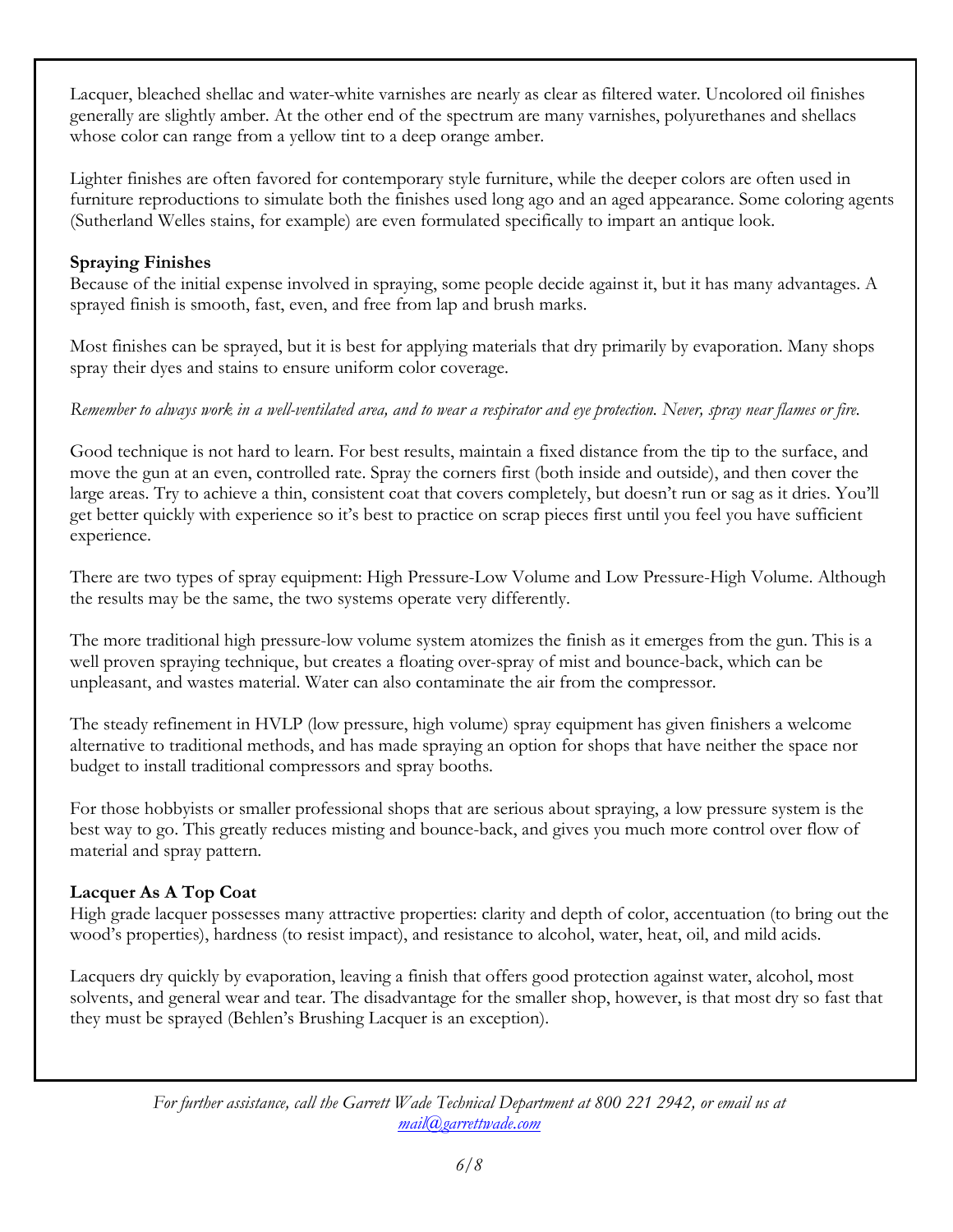Traditional lacquers are made of nitro-cellulose dissolved in a solvent, with other resins added. Although nontoxic when dry, in liquid form they are toxic, volatile and flammable.

Caution: Do not mix different brands or types of lacquers together.

# Shellac As A Top Coat

Shellac is an organic material, derived from the secretions of the Lac Bug, found in the Far East. In its dry state, shellac is classed and priced according to its degree of purity and refinement.

Shellac has many advantages. It can be applied very thinly and quickly; it is durable, elastic and flexible; and it produces a beautiful lustrous finish (the famous French Polish finish is a shellac finish).

However, shellac is not heat, water, or alcohol proof, and has a relatively short shelf life. For this last reason, it should be mixed in fairly small quantities, and the container must be tightly sealed to keep the alcohol free of water. It is also a good idea to wax shellacked pieces, to create a secondary barrier to protect the finish.

You can, of course, get shellac ready mixed. But using the dry flakes (mixed with a top quality super-dry alcohol solvent) is the best way for the serious craftsman to ensure a pure, properly refined product. When making shellac from dry flakes, make a pint or quart of 4 lb. cut, and then thin as you would use it (1 lb. of shellac flakes dissolved in one gallon of denatured alcohol equals a 1 lb. cut). This is an easy process to master.

Shellac should be put on thinly (in a 2 or 3 lb. cut) when used as a top coat. It should run off your brush in a thin, steady stream, and feel thin when rubbed between thumb and forefinger. Apply it rapidly, flowing it on in long, full strokes. After waiting about an hour, sand lightly. Dust off and apply another coat. After final coat, allow to dry for several days, then rub and polish. All shellac is non-toxic when dry.

# Varnish As A Top Coat

Despite its relatively long drying time, there are many advantages to the use of varnish as a top coat, such as heat and alcohol resistance, and scratch and mar resistance. Traditional varnishes are made with various resins, oils, solvents, and additives combined to create a tough finish.

Best applied with a very high quality brush, varnish must be given enough time to dry between coats and before use. Drying takes place by evaporation of the solvent as well as by oxidation of the oils in it. Your shop must be kept dust free when varnishing. A sealer coat, if desired, is best made up of a thinned coat of the varnish you are using, but you can use a "wash coat" of shellac.

In this age of instant gratification, lacquer is often chosen over traditional varnish, primarily because of its faster dry time, but varnish produces a softer, more beautiful finish coat, with a much richer luster.

Stir gently, and only when absolutely necessary, so as to minimize the possibility of forming air bubbles. Use only a clean, top quality flowing brush. Dip the brush into the varnish to about 2/3 of the bristle length. Tap the excess off on the inside of the container. Apply in a flowing motion with the grain. Watch for excess varnish at the edges.

# Oil As A Top Coat

The easiest finish to use, oil is also the most forgiving, and the most natural of all finishes. Simply apply with a rag, allowing the oil to soak in for a brief period, and then wipe off the excess. Let dry overnight between coats.